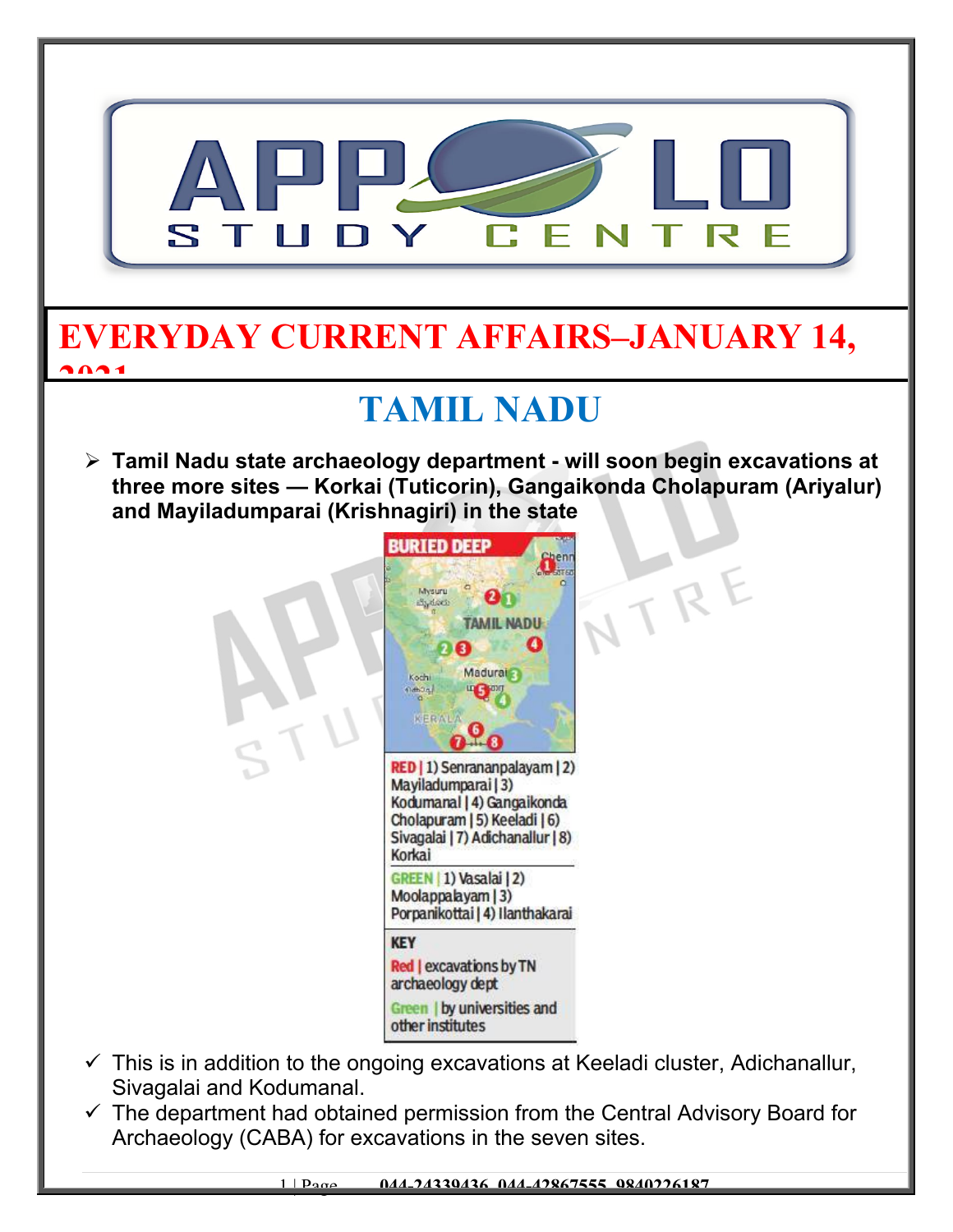- $\checkmark$  Further, the department will also conduct field studies in Tiruvannamalai, Salem, Krishnagiri and Vellore
- $\checkmark$  The Korkai excavation will reveal more about the Thamirabarani river valley civilization because excavations are already on in sites such as Adichanallur and Sivagalai in the same region.
- The state government has sanctioned ₹3 crore for conducting archaeological excavations in the state for the year 2021.
- $\checkmark$  Besides, some heritage institutes and universities have sought permission for conducting excavations at some significant sites in Tamil Nadu.
- $\checkmark$  The Sharma Centre for Heritage Education has applied for permission for excavation in Sendrananpalayam in Tiruvallur district
- $\checkmark$  Alagappa University has sought permission to conduct excavation in Ilanthakarai in Sivaganga district.
- $\checkmark$  The Tamil University, Thanjavur, has sought permission to carry out excavation at Moolapalayam in Coimbatore
- $\checkmark$  The University of Madras has sought permission to conduct excavation at Vasalai in Vellore.
- $\checkmark$  Tamil Nadu Open University has submitted its proposal to conduct excavation at Porpanikottai in Pudukottai district.
- $\checkmark$  If all proposals get approved by the CABA, the state will have more than ten sites under excavation in 2021, which would be the highest in the country
- $\checkmark$  In the case of archaeology department, Tamil Nadu has most excavations (seven sites) among state archaeology departments in the country
- **The Center has approved an underwater exploration project to be started this year to determine the age, nature and formation of the Ram Setu**
- $\checkmark$  Ram Setu is a chain of shoals/sand bars between India and Sri Lanka
- $\checkmark$  The Central Advisory Board on Archaeology, a body under the Archaeological Survey of India (ASI), approved the proposal by the CSIR-National Institute of Oceanography, Goa, (NIO) last month.



 $\checkmark$  The study will be based on archaeological antiquities, radiometric and thermoluminescence (TL) dating for geological timescale and other supporting environmental data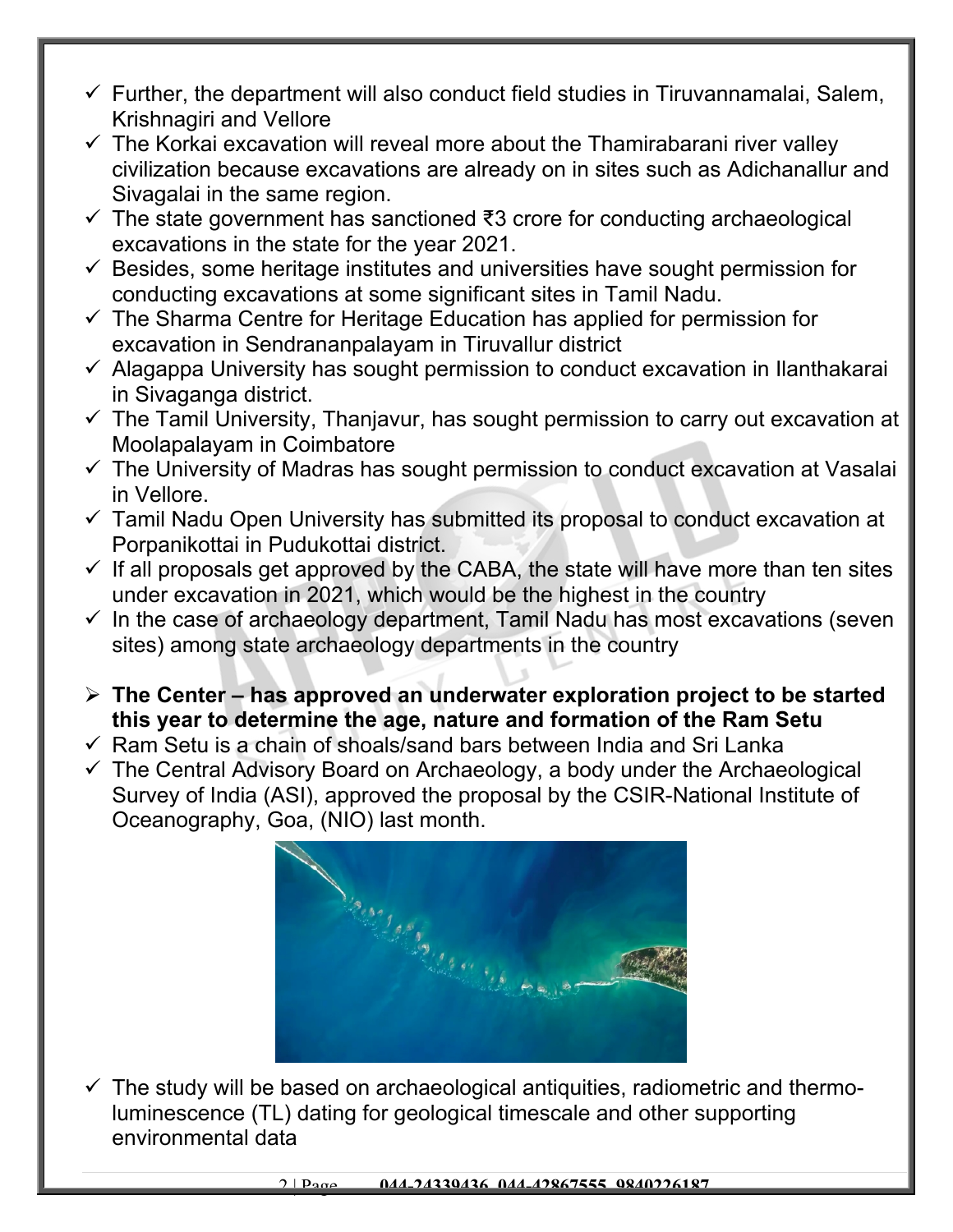- $\checkmark$  Radiometric dating looks for radioactive impurities to ascertain an object's age.
- $\checkmark$  TL dating analyses light released when an object is heated.
- $\checkmark$  According to the Hindu epic 'Ramayana', a "vanar sena" had built a bridge over the ocean to help Rama cross over to Lanka and rescue Sita.
- $\checkmark$  The 48-km chain of limestone shoals has been associated with the 'Ramayana' as that bridge built for Lord Rama
- $\checkmark$  In 2007, the ASI had said it had found no evidence that the Rama Setu is manmade, while it withdrew this affidavit in the Supreme Court later.
- $\checkmark$  The NIO will use its research vessels, Sindhu Sadhana or Sindhu Sankalp, for the project
- $\checkmark$  These vessels can collect samples of sediment core 35-40m below the 4,000-m water level.
- $\checkmark$  The project will be overseen by Dr Sundaresh, principal technical officer with the NIO's marine archaeology department.
- $\checkmark$  The study will also find out if there are any "submerged habitations" around Ram Setu.
- $\checkmark$  In 1964, the entire village of Dhanushkodi near Ram Setu went under during a cyclone.
- $\checkmark$  Five years ago, the NIO had signed an MoU with the ASI to revive underwater archaeology across the country.
- $\checkmark$  At that time, the highlights were Ram Setu and the existence of Dwarka, the mythical city of Lord Krishna that scriptures say was submerged.
- $\checkmark$  The Dwarka project has been on for the past two years.
- **Tamil Nadu receives 20,000 doses of Covaxin on January 13 in a chartered flight**



- $\checkmark$  Three cartons containing the indigenous Covid- 19 vaccine manufactured by Bharath Biotech arrived at Chennai airport
- $\checkmark$  With this, Tamil Nadu has received 5.56 lakh doses, including 5.36 lakh doses of Covishield manufactured by Pune's Serum Institute.
- $\checkmark$  On January 12, the first batch of 5,12,200 doses of Covisheild vaccine was sent to regional vaccine stores
- $\checkmark$  The state vaccine store held back a buffer stock of 24,300 doses.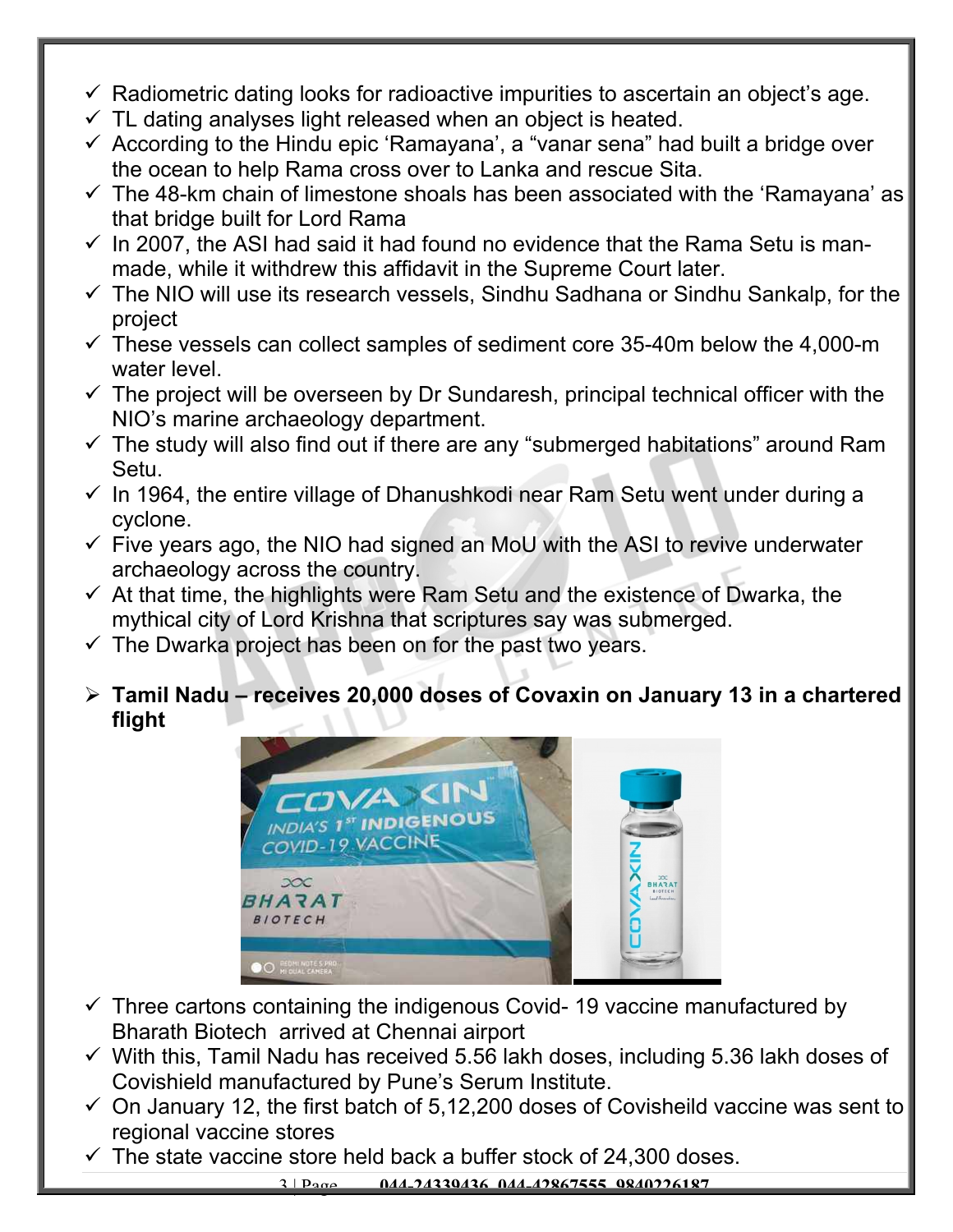- $\checkmark$  The Centre has approved these two vaccines for emergency use and the vaccination drive will begin on January 16.
- $\checkmark$  Healthcare providers including doctors, medicos, nurses, paramedics will be vaccinated at centres across the state.
- $\checkmark$  The beneficiaries will have to be compulsorily registered in the CoWin portal.
- $\checkmark$  The vaccine will be administered in the left arm for all doctors.
- $\checkmark$  After the first dose of 0.5 ml, the beneficiary will receive a message with dates for the booster vaccine.
- $\checkmark$  After the booster dose is administered, the healthcare provider will receive the inoculation certificate
- $\checkmark$  Vaccinations will be done using auto disabling syringes that become dysfunctional after one use.

## **NATIONAL**

 **On January 13, the dispatches of India's first indigenous Covid-19 vaccine Covaxin – began from Hyderabad to various states in the country**



- $\checkmark$  Thousands of vials of the vaccine (each vial containing 20 doses) were airshipped to 11cities across the country.
- $\checkmark$  The refrigerated trucks carrying the vaccine vials began rolling out of Bharat Biotech's Genome Valley facility in Hyderabad
- $\checkmark$  The first batch of vaccines was shipped to Ganavaram (Vijayawada), Guwahati, Patna, Delhi, Kurukshetra, Bangalore, Pune, Bhubaneswar, Jaipur, Chennai and Lucknow.
- $\checkmark$  Bharat Biotech has bagged an order for 55 lakh doses of Covaxin from the Indian government.
- $\checkmark$  The company would be donating 16.5 lakh doses to the government over and above the 55 lakh ordered
- $\checkmark$  The vaccine has been developed in collaboration with the Indian Council of Medical Research-National Institute of Virology (ICMR-NIV).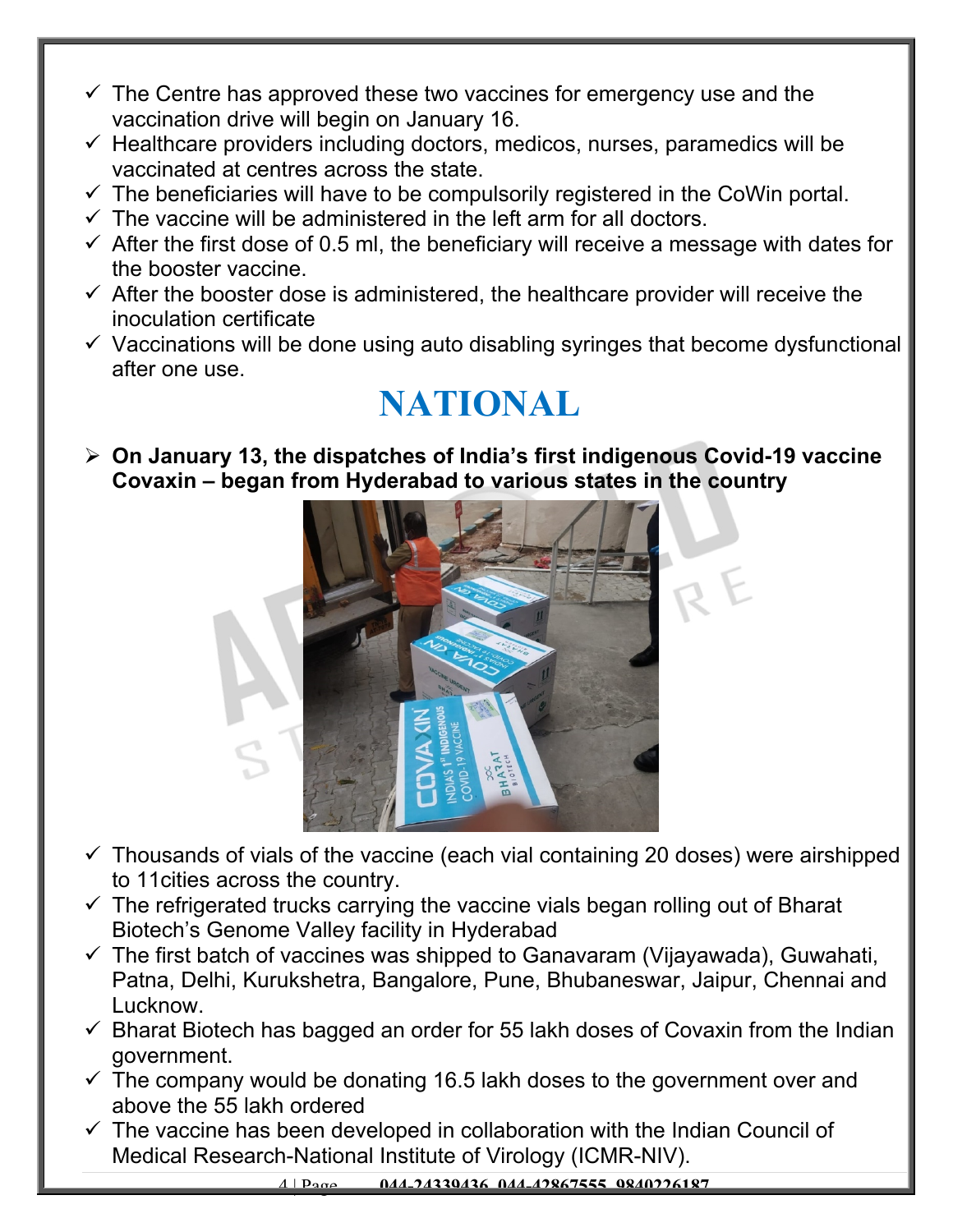- $\checkmark$  Multiple airlines like Air India, IndiGo, SpiceJet, Air Asia, Vistara and logistics services provider Blue Dart were involved in the airshipment exercise.
- $\checkmark$  The government has placed the order for the vaccine at ₹295 a dose.
- $\checkmark$  The temperature of the vaccine cargo was to be maintained between 2 and 8°C.
- $\checkmark$  Covaxin is an inactivated two-dose SARS-CoV-2 vaccine, developed and manufactured in the company's BSL-3 (Bio-Safety Level 3) biocontainment facility, one of its kind in the world
- $\checkmark$  The Phase III clinical trials involving 26,000 volunteers are currently on since November 2020.
- $\checkmark$  Earlier this month, the Drugs Controller General of India had given emergency use authorisation for Covaxin.
- **On January 16, India's vaccination drive against Covid-19 will be launched at around 3,000 sites, which will increase up to 5,000 by the end of the month.**
- $\checkmark$  Each site will have an average of around 100 recipients on the first day
- $\checkmark$  The government is planning to increase the number of sites up to 12,000 or even more by March as the programme stabilises and supplies improve.
- $\checkmark$  To avoid any confusion, only one brand of vaccine either Covishield or Covaxin — will be made available at a particular site.
- $\checkmark$  Depending on the availability and logistics, the state government will decide which vaccine goes to which site.



 $\checkmark$  This will ensure that beneficiaries are inoculated with the same brand when they come back for the second dose

5 | Page **044-24339436, 044-42867555, 9840226187**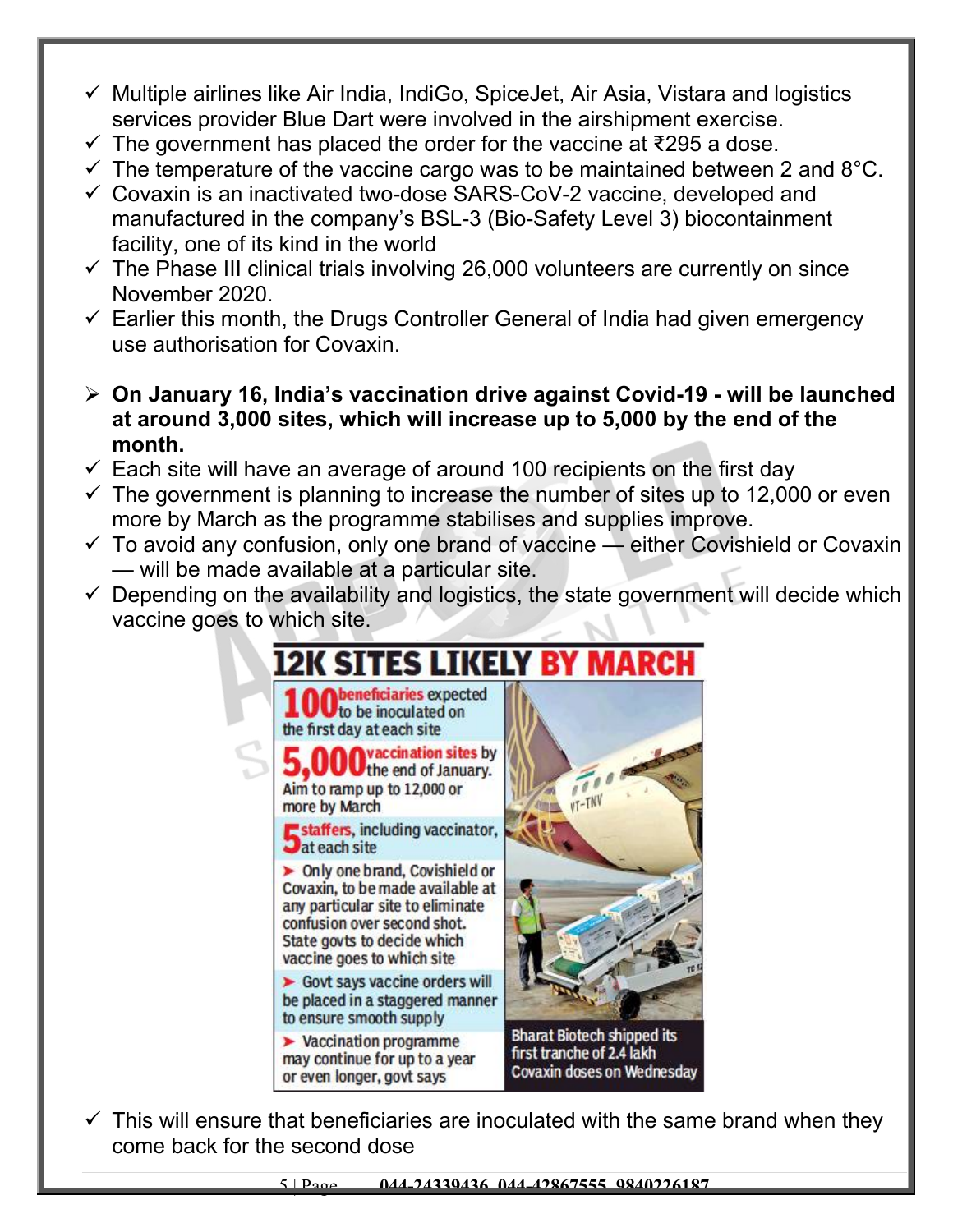- $\checkmark$  Information relating to vaccination will be recorded on Co-WIN the IT platform being used for implementation and monitoring of the immunisation exercise.
- $\checkmark$  Each vaccination site will be manned by a team of around five members, including one vaccinator.
- $\checkmark$  The drug regulator has granted emergency-use approval to Oxford University/ AstraZeneca's Covishield, locally manufactured by the Serum Institute of India, and Bharat Biotech's Covaxin based on safety and immunogenicity data.
- $\checkmark$  Bharat Biotech shipped its first tranche of 2.4 lakh Covaxin doses on January 13 to 11 cities — Gannavaram, Guwahati, Patna, Delhi, Kurukshetra, Bengaluru,Pune,Bhubaneswar,Jaipur, Chennai and Lucknow
- $\checkmark$  It had initially signed an agreement to supply 55 lakh doses of Covaxin for the programme
- $\checkmark$  SII will supply around 110 lakh doses of Covishield as of now and the consignee list includes around 60 locations across the country.
- $\checkmark$  The government is expecting to administer at least the first dose of the vaccine to all healthcare workers, estimated at one crore, over the next two months.
- $\checkmark$  The American pharma major Pfizer Inc was the first company to seek the emergency use nod in India early in December
- **Meanwhile, the Centre has asked all states to defer annual Pulse polio Immunisation drive scheduled to take place from January 17 till further notice.**
- $\checkmark$  The move comes in the wake of the launch of the massive vaccination drive against Covid-19 on January 16.
- $\checkmark$  The polio vaccination drive is conducted in January every year, with a second round in the second half of the year.
- **The National Highways Authority of India has launched a new portal for vehicles that are exempted from payment of toll charge at its plazas.**
- $\checkmark$  These vehicles will be issued with radio-frequency enabled FASTag cards if they apply online on http://exemptedfastag.nhai.org/
- $\checkmark$  There are around 35 categories of vehicles that are exempted from paying toll since they are travelling in the service of the nation.
- $\checkmark$  Official vehicles used by Members of Parliament, Ministers, MLAs, MLCs, High Court Judges, Chief Secretaries, Governors, Lt. Governors, foreign dignitaries, executive magistrates and vehicles used by the armed forces, police and fire services, those used as ambulances and vehicles classified as invalid carriages, used by the differently-abled, can apply through this portal.
- $\checkmark$  At present, around 74% of national highway users in the State are FASTag compliant.
- $\checkmark$  Motorists have time till February 15 to procure FASTags for their vehicles.
- **The government has stepped into the raging privacy controversy over WhatsApp's latest update and has started an "examination" of the new policy that the company has asked users to agree to by February 8.**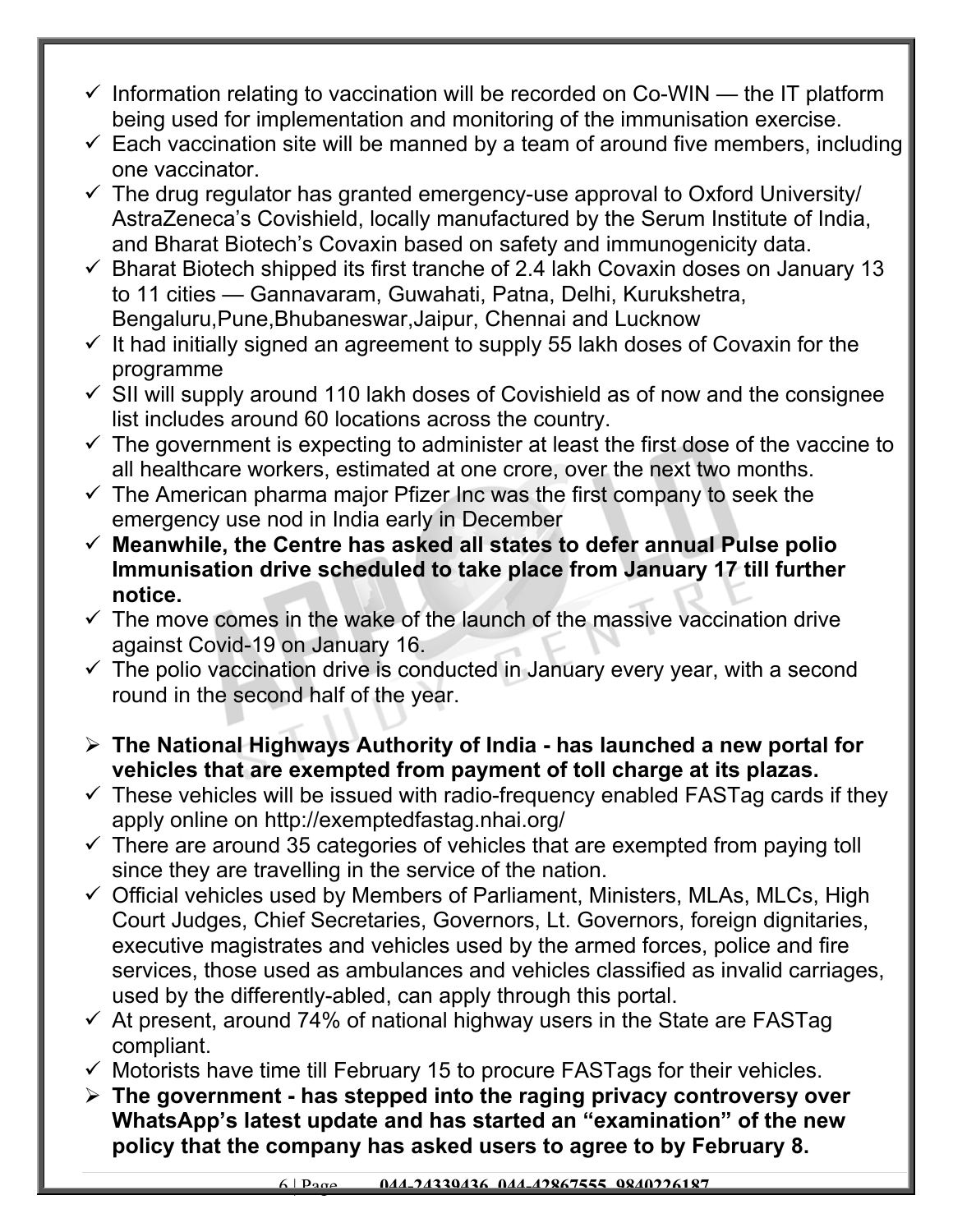| Platform<br><b>Features</b>                                                                  | <b>WhatsApp/WhatsApp Business</b>                   | Telegram                                            | <b>Signal</b>                                   |
|----------------------------------------------------------------------------------------------|-----------------------------------------------------|-----------------------------------------------------|-------------------------------------------------|
| End to end (e2e)<br><b>Encryption</b>                                                        | Not completely open source<br>Backups not encrypted | Not open source<br>Servers have access to keys      | Open source<br>Truly e2e chats                  |
| <b>Chat Backups</b>                                                                          | Third-party cloud backup                            | In-built cloud backup<br>Secret chats not backed up | Local backups can be<br>enabled; off by default |
| <b>Screen Security</b>                                                                       | ×                                                   | Only for secret chats                               |                                                 |
| Group chat<br>security                                                                       |                                                     |                                                     |                                                 |
| <b>Self Destructing</b><br><b>Messages</b>                                                   |                                                     | Only for secret chats                               |                                                 |
| <b>Voice + Video Calls</b><br>Share files, photos,<br>videos<br>Cross-platform<br><b>MFA</b> |                                                     | Video calls will be available soon                  |                                                 |

- $\checkmark$  Recently, WhatsApp announced that it proposes to share certain business/transactional data with Facebook, the parent of the world's biggest messenger.
- $\checkmark$  WhatsApp's new privacy terms give it the right to share user data, including location, phone number, contacts list and usage pattern, with Facebook and its units such as Instagram and Messenger.
- $\checkmark$  The move has been questioned by privacy advocates, entrepreneurs such as Tesla's Elon Musk, and certain government agencies abroad, citing Facebook's poor track record in handling user data.
- $\checkmark$  However, WhatsApp still maintained that its iterated messages would remain encrypted
- $\checkmark$  The government may also seek certain explanations from WhatsApp regarding the proposed changes
- $\checkmark$  While WhatsApp has been in the middle of a storm over the proposals, rival platforms such as Telegram and Signal (started by former WhatsApp co-founder Brian Acton) have been gaining in numbers and popularity.
- **On January 13, Defence minister Rajnath Singh and external affairs minister S Jaishankar - called on President Ram Nath Kovind to inform him formally that there would be no foreign dignitary as chief guest at the Republic Day parade this year.**
- $\checkmark$  The move follows after UK PM Boris Johnson cancelled his visit to be the chief guest at the parade in view of the Covid-19 pandemic.
- $\checkmark$  The two senior ministers visited Rashtrapati Bhavan and informed the President about the government's decision to not extend invitation to any other foreign dignitary.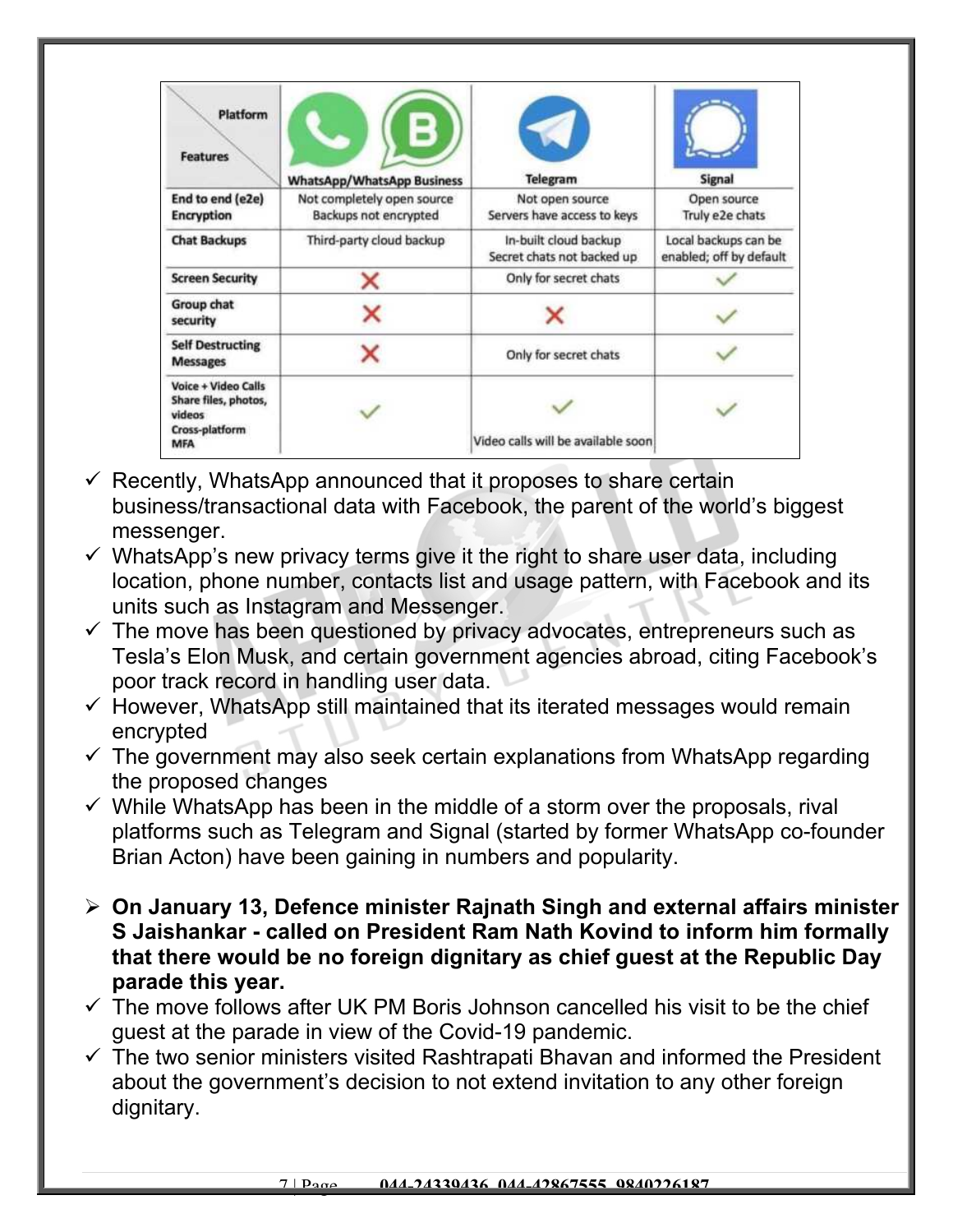- $\checkmark$  The President was also formally informed about the government decision of truncated version of the Republic Day celebrations this year in compliance with the Covid-19 protocol
- $\checkmark$  This will be the first time in over five decades that the Republic Day celebrations would not have a foreign dignitary as the chief guest.
- $\checkmark$  The last time the parade did not have a chief guest was in 1966 when Indira Gandhi was sworn in as PM on January 24 after the demise of Prime Minister Lal Bahadur Shastri on January 11

## **INTERNATIONAL**

 **On January 13, the US House of Representatives - began proceedings to impeach Donald Trump for a second time in an unprecedented move in US presidential history.** 



- $\checkmark$  Trump would be the first American president to be impeached twice, after his first impeachment in 2019
- $\checkmark$  Democrats pushed ahead with the impeachment process on the day
- $\checkmark$  Earlier, Vice-president Mike Pence rejected a House resolution asking him to fire Trump by invoking the 25th amendment, which allows a majority of the cabinet to remove an incapacitated president.
- $\checkmark$  The House vote on a single article of impeachment that accuses the president of "inciting an insurrection" is expected to pass.
- $\checkmark$  While the House impeachment will have no consequences beyond the indictment, the Senate can effectively debar him from running for office with a conviction, which requires a 2/3rd majority of those "Present and Voting".
- **On January 12, Malaysia's king declared a nationwide state of emergency to fight a coronavirus surge and suspended the parliament**
- $\checkmark$  The surprise move came a day after the Prime Minister announced sweeping new curbs across much of the Southeast Asian nation, including the closure of most businesses
- $\checkmark$  The PM also warned the health system was "at breaking point".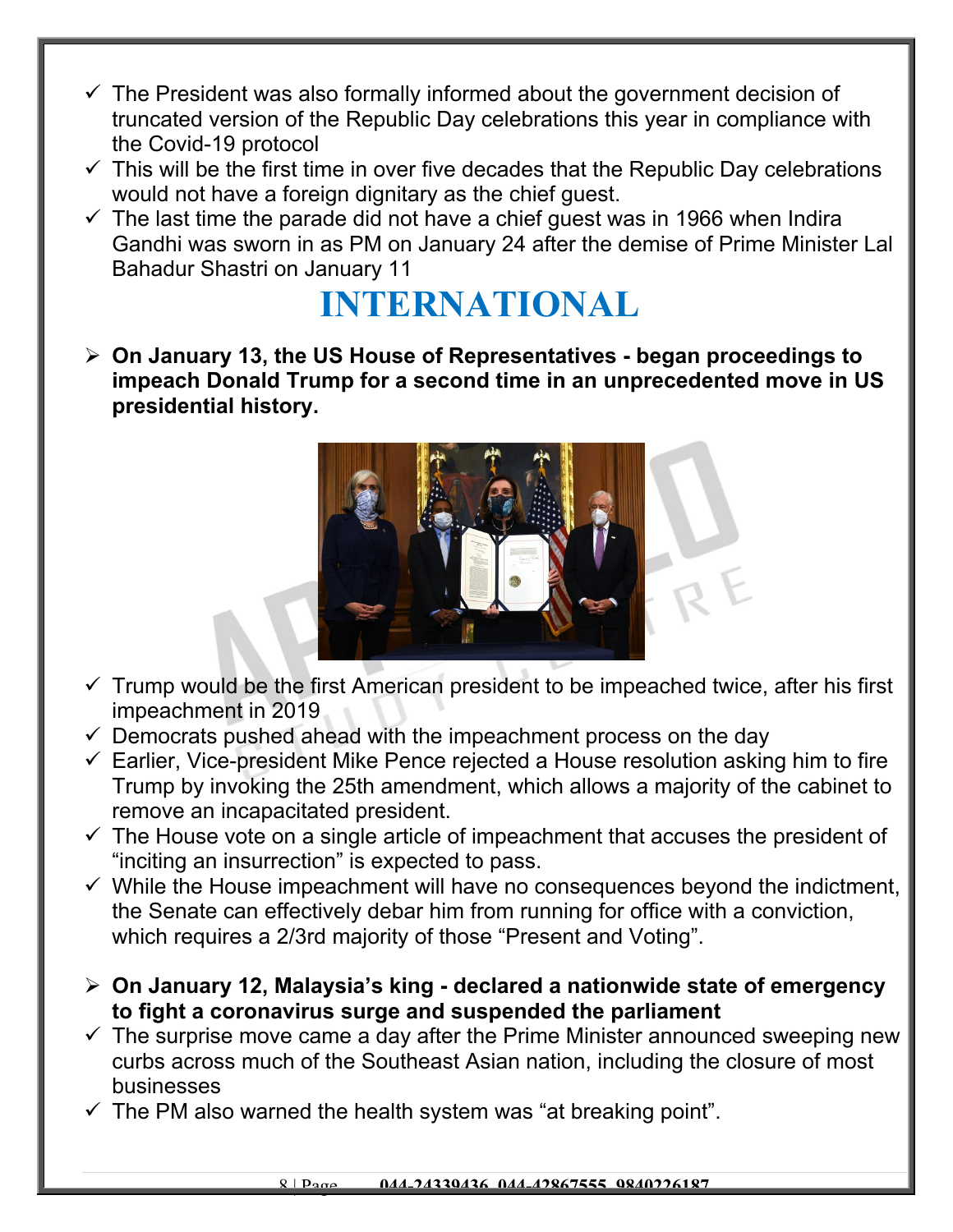- $\checkmark$  Sultan Abdullah Sultan Ahmad Shah agreed to declare an emergency until August 1 following a request from Prime Minister Muhyiddin Yassin
- $\checkmark$  It is the first time Malaysia has declared a national state of emergency in over half a century
- $\checkmark$  The declaration gives the government powers to take over private hospitals as government facilities become overwhelmed, and get extra help from the military and the police.
- $\checkmark$  Malaysia handled the pandemic well last year with a tough lockdown but, once curbs were eased, cases accelerated and have repeatedly hit fresh records in the recent days.
- $\checkmark$  The country has reported more than 1,38,000 virus cases and 555 deaths.

## **DEFENCE**

 **The cabinet committee on security - clears ₹47k crore deal for 83 indigenous Tejas fighters for the Indian Air Force on January 13**



- $\checkmark$  In the biggest-ever indigenous military deal, the committee chaired by the Prime Minister Narendra Modi cleared the procurement of 73 LCA Tejas Mk-1A fighter aircraft and 10 LCA Tejas Mk-1 trainer aircraft
- $\checkmark$  The aircrafts will be procured at the cost of ₹45,696 crore along with design and development of infrastructure sanctions worth ₹1,202 crore
- $\checkmark$  In meeting out the order, defence PSU Hindustan Aeronautics (HAL) will be working with almost 500 big and small companies
- $\checkmark$  This will not only boost the fledgling domestic military production sector, but also greatly improve the fast-depleting number of fighter squadrons in the IAF.
- $\checkmark$  Under the deal cleared by the CCS, deliveries of the single-engine Tejas Mark-1A jets will begin in three years.